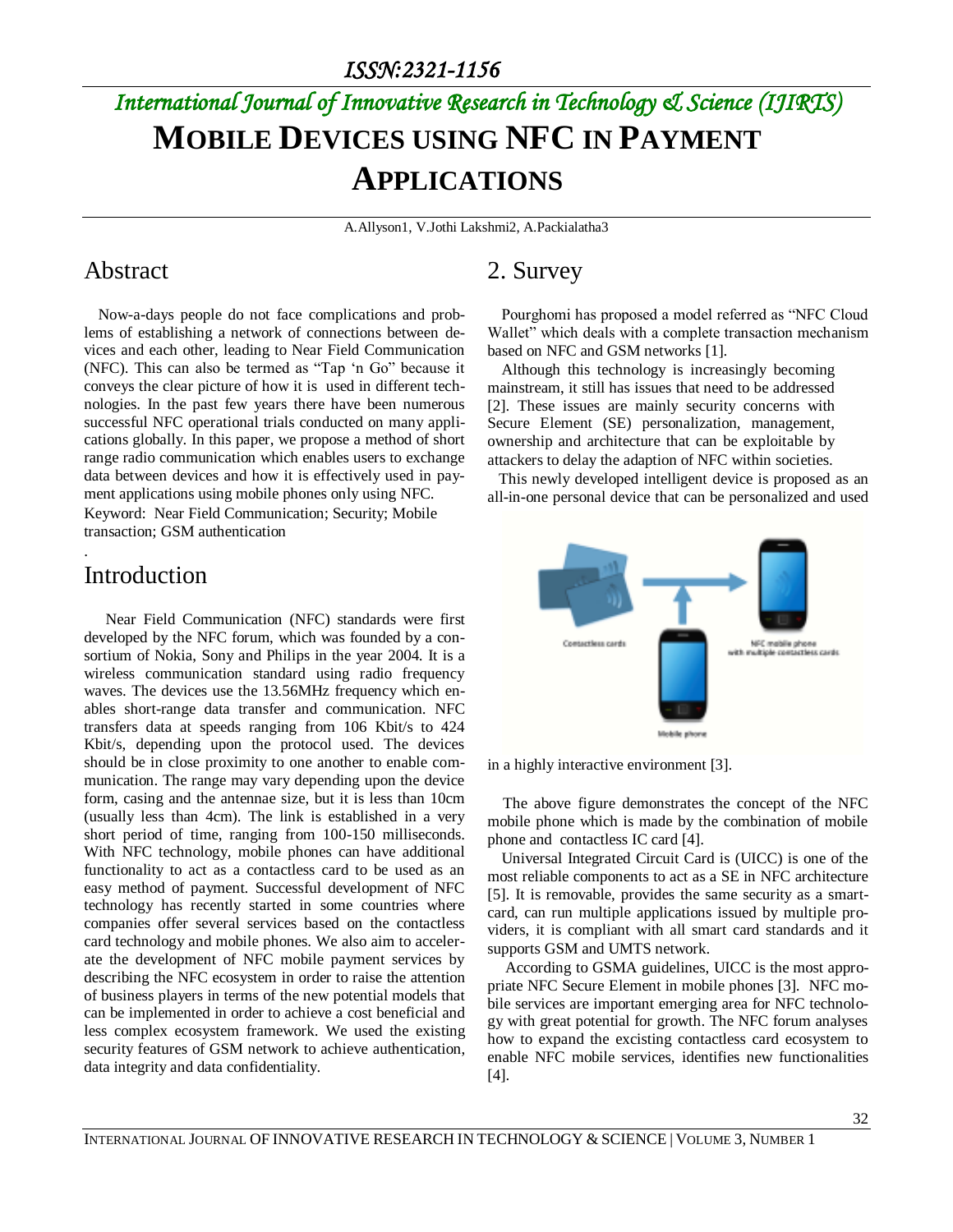# *ISSN:2321-1156*

# *International Journal of Innovative Research in Technology & Science(IJIRTS)*

Issues related to the level of security that should be provided by NFC handset to store personal data and application in safe place have then arisen.Indeed, multiple secure element alternatives depending on the position of secure element in the handset can be considered and NFC stakeholders encounters difficulties to define which of them should be favored[5].

### 3. Proposed model

 Compared to traditional payment solutions, NFC payment primarily leads to faster and easier payment at the Point of Sale (POS), e.g. at the supermarket checkout or at a ticket vending machine. At present, a customer conventionally pays either by cash or with a debit card. In the first case when paying cash, the user is required to always carry cash money with him. Then, at the POS the proper amount of invoiced money as well as the change need to be counted and scrabbled together. This leads to a cumbersome and time-consuming procedure.

 Once an adequate payment terminal is available, paying with a usual debit card is certainly more efficient, but there is still an expenditure of time. The appropriate card needs to be picked out of the wallet, it needs to be inserted into the terminal with considering the correct orientation and the right PIN needs to be entered. With NFC payment a single movement of the hand is sufficient. By just waving the NFCcapable phone over the reader device, the payment is enforced. Entering a PIN however might still be necessary and advisable for security reasons.

 Moreover, the NFC phone can not only replace the debit card itself, but also store personalized discount coupons and bonus cards. This additionally contributes to making a traditional wallet becoming redundant. Also, a simple person-to-person money transfer is imaginable by simply holding two phones closely together and by using the discussed NFC peer-to-peer operating mode. On the user side, the biggest barrier however for using such contactless ways of payment probably remains the psychological concern of feeling insecure when transferring sensitive data invisibly over the air without physical contact. Anyway, most of the major banks and related stakeholders have been working on trial applications and efficient architectures for NFC based mobile payment solutions. Some of the proposed models are below:

### 3.1 Google wallet

 A first meaningful and promising concept available for the public has been developed by Google, called Google Wallet [6]–[8]. It was officially presented for the first time in May 2011 and launched in September 2011. Google Wallet is primarily built upon an application for Google's own operating system Android and is available at the Android market free of charge. Currently however, only a single NFC phone is supported, that is Google's Nexus S 4G smartphone. Also, the number of supported credit cards and the number of available payment locations is still limited at present.

### 3.2 SIMpass technology

 A different approach for mobile payment is conducted by a technique called SIMpass, developed and distributed by Watch data System Ltd. This solution however is currently only available and adapted for the Chinese market.

#### 3.3 NFC Cloud Wallet Model

 This model brought the idea of using cloud computing in order to manage the NFC payment applications which resulted in flexible and secure management, personalization and ownership of the applications [1]. This architecture provides easy management of multiple users and delivers personalized contents to each user. It supports intelligent profiling functions by managing customized information relevant to each user in certain environments which updates the service offers and user profiles dynamically. Depending on the MNO network's reception, deployment of this service takes around one minute and deployments can be scaled to any number of users.

The idea of this approach is that every time the customer makes a purchase the payment application which contains the customer's credentials is downloaded into the mobile device (SE) from the cloud and, after the transaction, it is deleted from the device and the cloud will update itself to keep a correct record of customer's account balance. Figure 2 illustrates the steps that should be undertaken to complete the transaction process [1].



The execution of the model is described in what follows: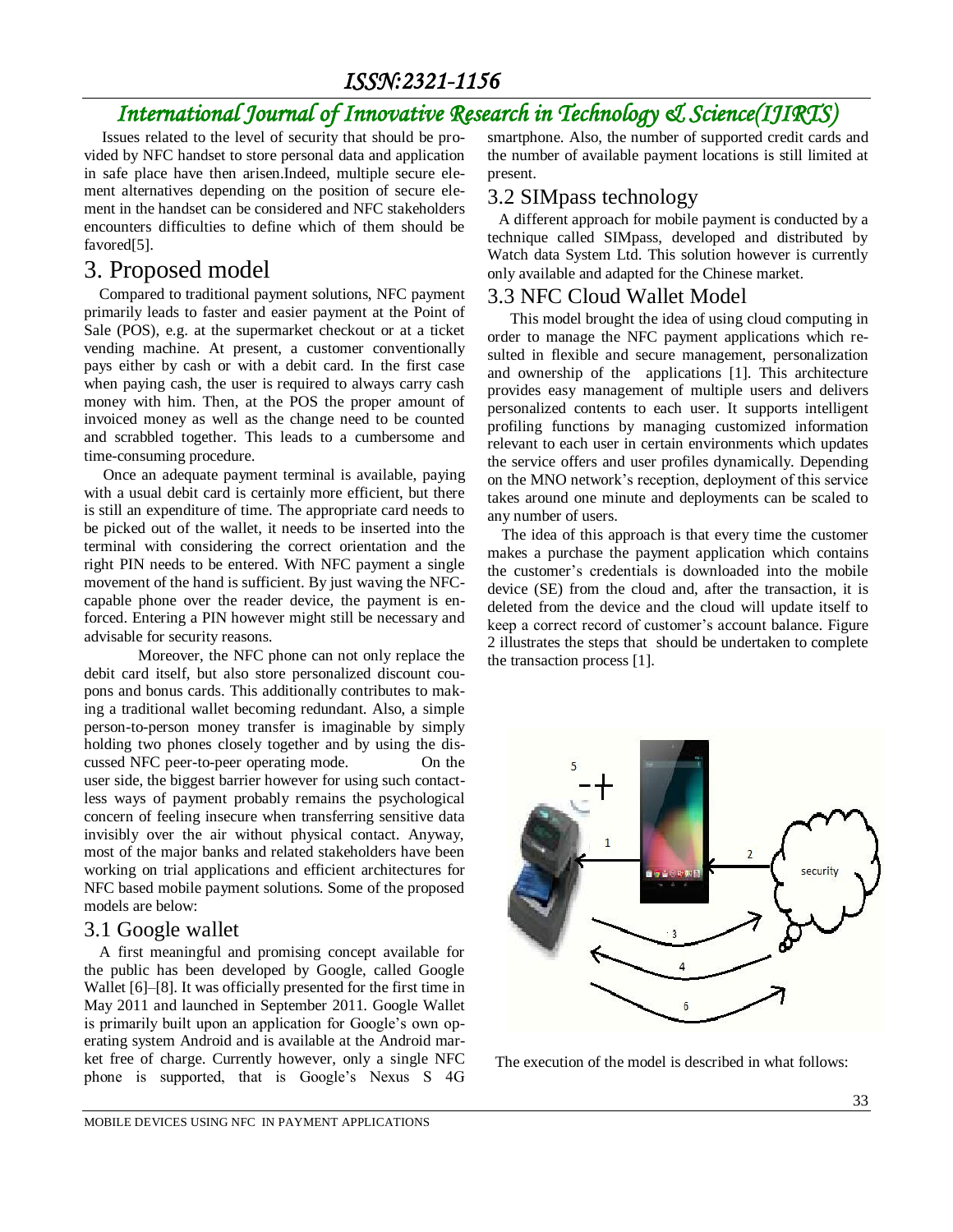*ISSN: 2321-1156* 

# *International Journal of Innovative Research in Technology & Science (IJIRTS)*

1) Customer waves the NFC enabled phone on the POS terminal to make the payment

2) The payment application is downloaded into customer's mobile phone SE.

3) The reader communicates with the cloud provider to check whether the customer has enough credit or not.

4) Cloud provider transfers the required information to the reader.

5) Based on the information which was transferred to the reader, the reader either authorizes the transaction or rejects customer's request.

6) Reader communicates with the cloud to update customer's balance - if customer's request was authorized, the amount of purchase will be withdrawn from his account otherwise customer's account will remain with the same balance.

# 4. GSM Authentication

When a mobile device signs into a network, the Mobile Network Operator (MNO) first authenticates the device (specifically the SIM). The authentication stage verifies the identity and validity of the SIM and ensures that the subscriber has authorized access to the network. The Authentication Centre (AuC) of the MNO is responsible for authenticating each SIM that attempts to connect to the GSM core network through Mobile Switching Centre (MSC).

# 5. Implementation of NFC Cloud Wallet Model

 This model is based on cloud architecture where the cloud is being managed by the MNO. The cloud and the banking sector are the subsystems of MNO, in addition to the existing subsystems of an MNO. The main assumption is that the communication is secure between various subsystems of the MNO. The shop POS terminal, registered with one or more MNO, shares an MNO specific secret key with the corresponding MNO. This key is issued once a shop is registered with the MNO. The bank detail of the shopkeeper is also registered with the MNO for monetary transactions. The communication between the shop POS terminal and the mobile device is wireless using NFC technology. The mobile device has a valid SIM. The existing feature of GSM network for mutual authentication. A recent study by reference [9] proposed a mechanism for GSM authentication in NFC environment.

 The proposed protocol executes in three different phases: Authentication, Keys generation and Transaction. The protocol initiates when the customer places his cell phone for the payment after agreeing to the total price displayed on the shop POS terminal. The details of these phases are described in what follows:

Phase 1: Authentication

 As soon as the user places his mobile device, NFC link between the mobile device and the shop POS terminal is established. The shop POS terminal sends an ID Request message to the mobile device. The mobile device sends TMSI, LAI as its ID. The shop POS terminal sends TMSI, LAI, and Shop ID to respective MNO for customer authentication and shop identification.

In case of wrong TMSI declined message will be sent.MNO generates authentication triplets(R,S,Kc) and send to POS terminal then to mobile device through POS.SIM generates Rs and concatenates with R ,then encrypts with Kc and send it to MNO via POS.



MNO checks the validity of SIM. It decrypts Ekc(R||Rs) using Kc.MNO compares R with R in response. If both are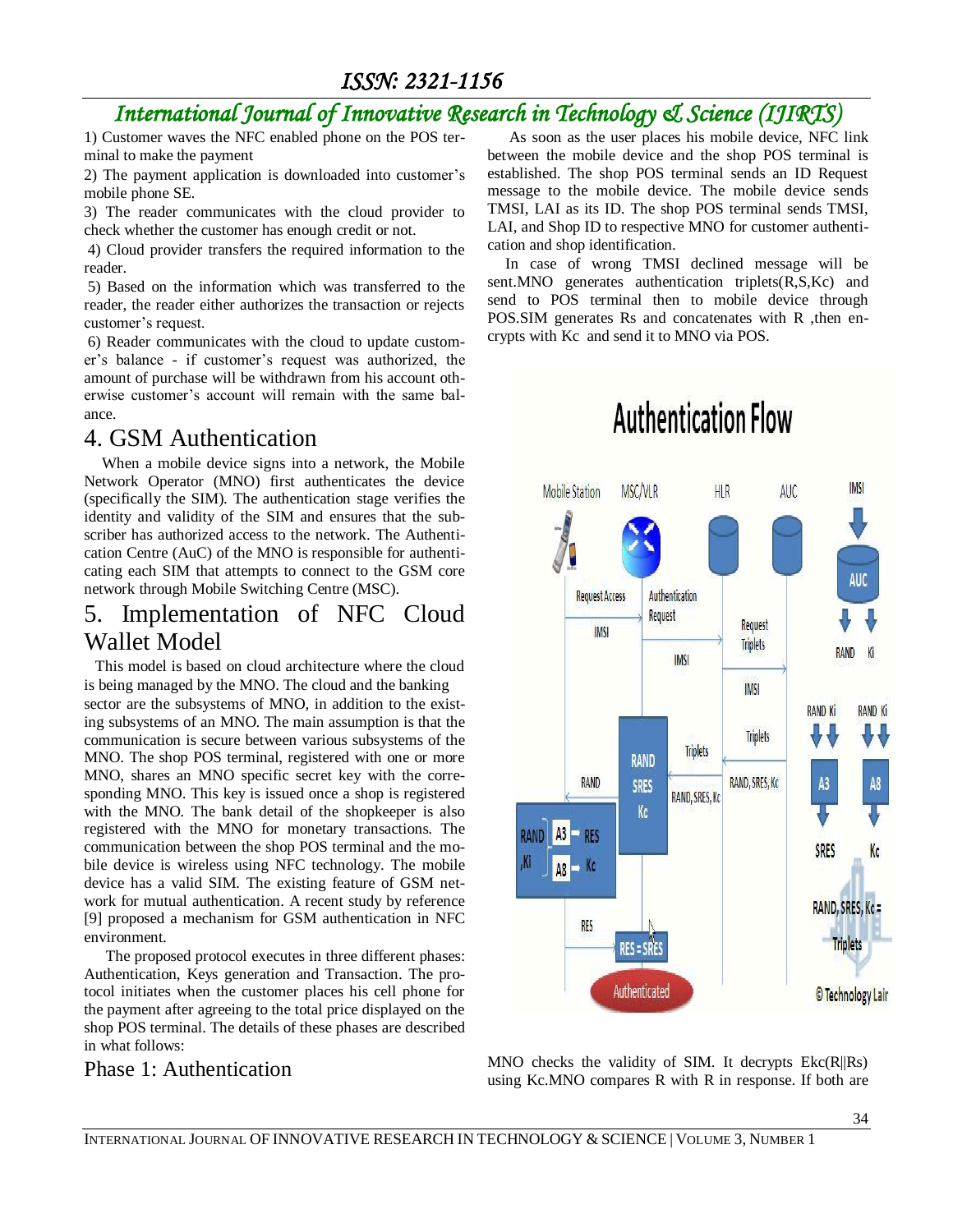*ISSN:2321-1156* 

# *International Journal of Innovative Research in Technology & Science(IJIRTS)*

same transaction will be authenticated otherwise STOP message will be sent.

#### Phase 2: Key Generation and PIN Verification

 Shared key is a shared secret between the MNO and the shop POS terminal. Kc is the shared secret between the MNO and the customer's mobile device. There is no shared secret between the POS terminal and the mobile device till this stage.

Using One-Way Hash function MNO and Mobile device generates KC1 from KC.It is encrypted with Kp and send to shop POS terminal. Mobile device compute Kc2 as it already has Kc1. Kc2 is the encryption key between MNO, shop POS, and customer's mobile device. Shop POS encrypts the Total Price and Receipt Number using Kc2 and sends it to Mobile device.

User's Mobile device decrypts the details and displays it to the User. If User agree with that he will type the PIN.PIN is another layer of security.PIN is stored in a secured location SIM.SIM compares both the PINS typed by User and the Shop Keeper .If both are same transaction will be authenticated. Otherwise Protocol will be stopped.

#### Phase 3: Transaction



 The customer's cell phone generates two messages, PI and TRM, such that;

PI= Receipt No, Total Price, Time Stamp (TSU) TRM=PI, Rs, Transaction Counter By this way transaction happens in a secured manner. TSU gives the exact date and of Transaction. Tc is incremented for every transaction to prevent the replay attack.POS decrypts PI only with Kc2 to check its correctness.

After transaction is executed Transaction Information message as: TI=Transaction Serial Number, amount, TSTr. MNO encrypts TI with Kc2 and sends to POS.POS verifies the signature.If it is correct it will send the Shopping Details(SD) and the corresponding digital signature.

### 6. Advantages



- NFC enables connected consumer applications.
- It makes eTicketing easy.
- It enhances personal mobility.
- It gives you access to your favourite music.
- It connects you to a world of entertainment and information.
- It turns posters into smart posters.

### 7. Conclusion

Thus NFC demonstrates the another way of payment for all those people who do not have bank accounts. This way of making payments eases the process of purchasing for ordinary people as they only have to top up with their MNO without having to follow allthe banking procedures. This provides a secured and trusted communication to the people. Eventhough this method has some issues, it is a most welcoming technology.

### 8. Future work

As a part of future work, a proof of concept implementation can be carried out in order to determine the reliability of the proposed protocol in terms of number of factors such as timing issues. This implementation refers to the performance domain of the proposed protocol which can be taken into the account to consider the performance of the protocol rather than its security that is discussed in this paper. The idea of the proposed protocol can also be extended to a multi-party protocol. Furthermore, other possible architectures in this area should be explored and defined in order to finalize the most reliable architecture for cloud-based NFC payment applications.